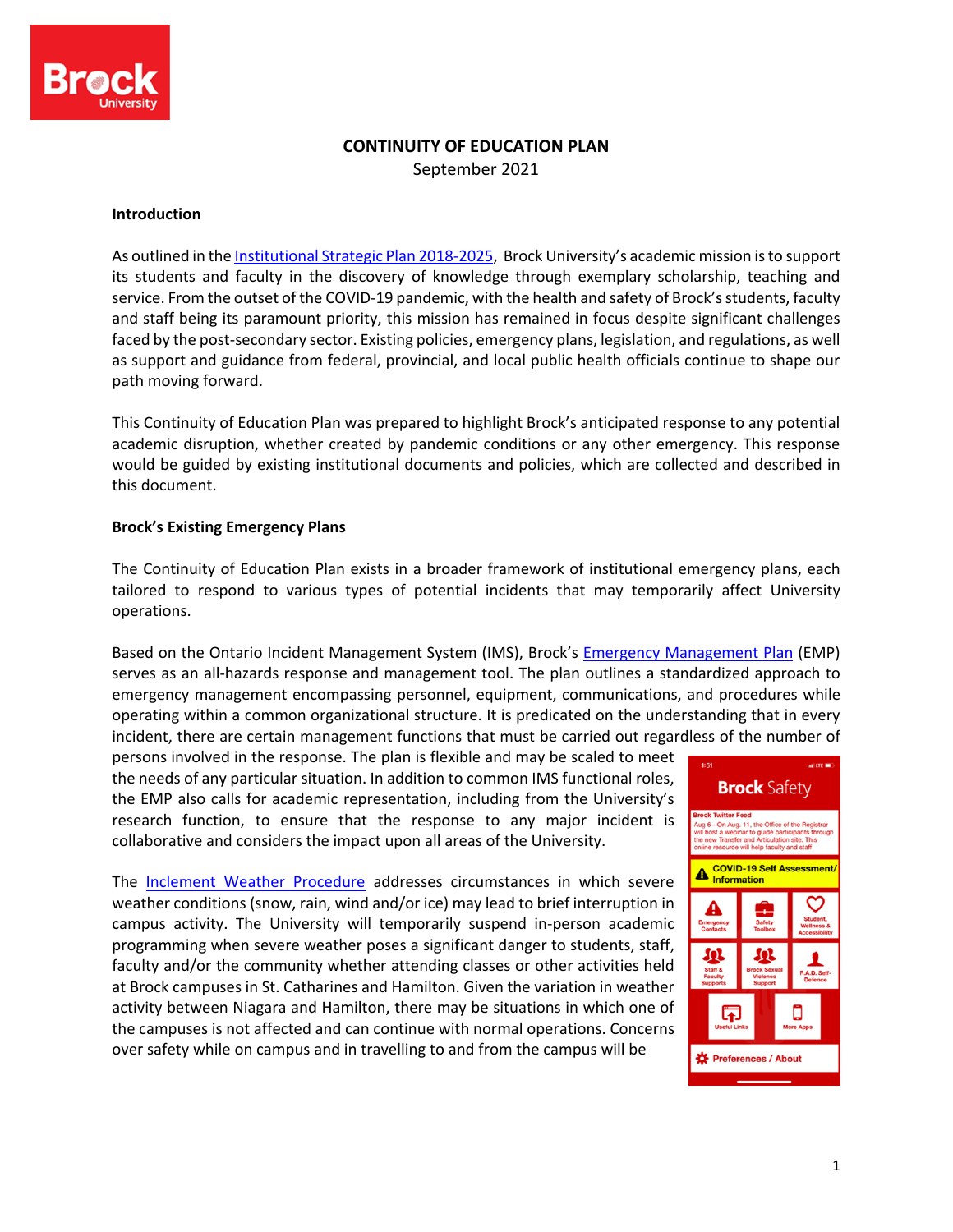

paramount to decision-makers. If severe weather conditions are sustained over a longer period, these procedures may be overridden by the Emergency Management Plan.

Brock's Faculty Handbook includes provisions in section 3.C.6 for dealing with a disruption in academic activities, especially events that may affect students' academic progress or impact their ability to complete their academic requirements in a given term. In such cases, the University administration and Senate can collaborate to extend course withdrawal deadlines, modify traditional grading schemes, or otherwise make changes that are mutually understood to benefit students. The goals of this policy section in the Handbook are to ensure the academic integrity of Brock programs, to ensure fair and equitable treatment of students, and to provide timely information to students, staff, and faculty.

Timely communication is critical during emergency situations and remains a priority for Brock University. Recently, an enhanced mass notification system (MNS) was launched to improve communication with the community during emergency situations. In the event of an emergency, the MNS may be used to push messaging to the University community as a whole or to select groups or locations as appropriate. Messaging may be sent to smart phones via the Brock Safety App, SMS text, and/or email. Further, messaging may be delivered through office telephone extensions/voicemail and displayed on digital message boards located throughout campus, with audio messaging broadcast where available. Perhaps the most significant change that was introduced is the ability to broadcast emergency messaging on all registered Brock computer display screens (including those assigned to lecture halls and study areas). Everyone is encouraged to support emergency preparedness efforts and download the suite of Brock University mobile apps to ensure they remain informed any incident that may impact activities on campus.

### **Brock's Pandemic Response Plans**

Brock's response to the COVID-19 pandemic has been coordinated by the University's Emergency Management Group, with regular updates provided to Senate and the Board of Trustees by the University administration and key decision items brought to governance bodies as appropriate. The Emergency Management Group operates under the purview of the Emergency Management Plan, which was activated on March 13, 2020 to focus on pandemic response. However, as the EMP was designed to respond to short-term events, and given the prolonged natured of the pandemic, a number of pandemicspecific response documents were created.

The Brock University Pandemic Plan Guiding Document was developed to outline a general organizational response to risks presented by pandemics. As a guideline, this plan is intended to complement specific operational plans developed by key internal stakeholders as well as the Emergency Management Group, should the Emergency Management Plan be activated. Once a specific pandemic has been identified as a potential threat to the community, the characteristics of that underlying disease will guide efforts to prepare, respond, and recover.

The objectives of the Pandemic Plan are to:

- provide a safe and healthy environment as reasonably possible;
- ensure that key internal stakeholders are aware of their responsibilities associated with pandemic preparedness, response, and recovery;
- minimize risks to students, faculty, staff, and visitors;
- support students, faculty, and staff who remain at the University during a pandemic;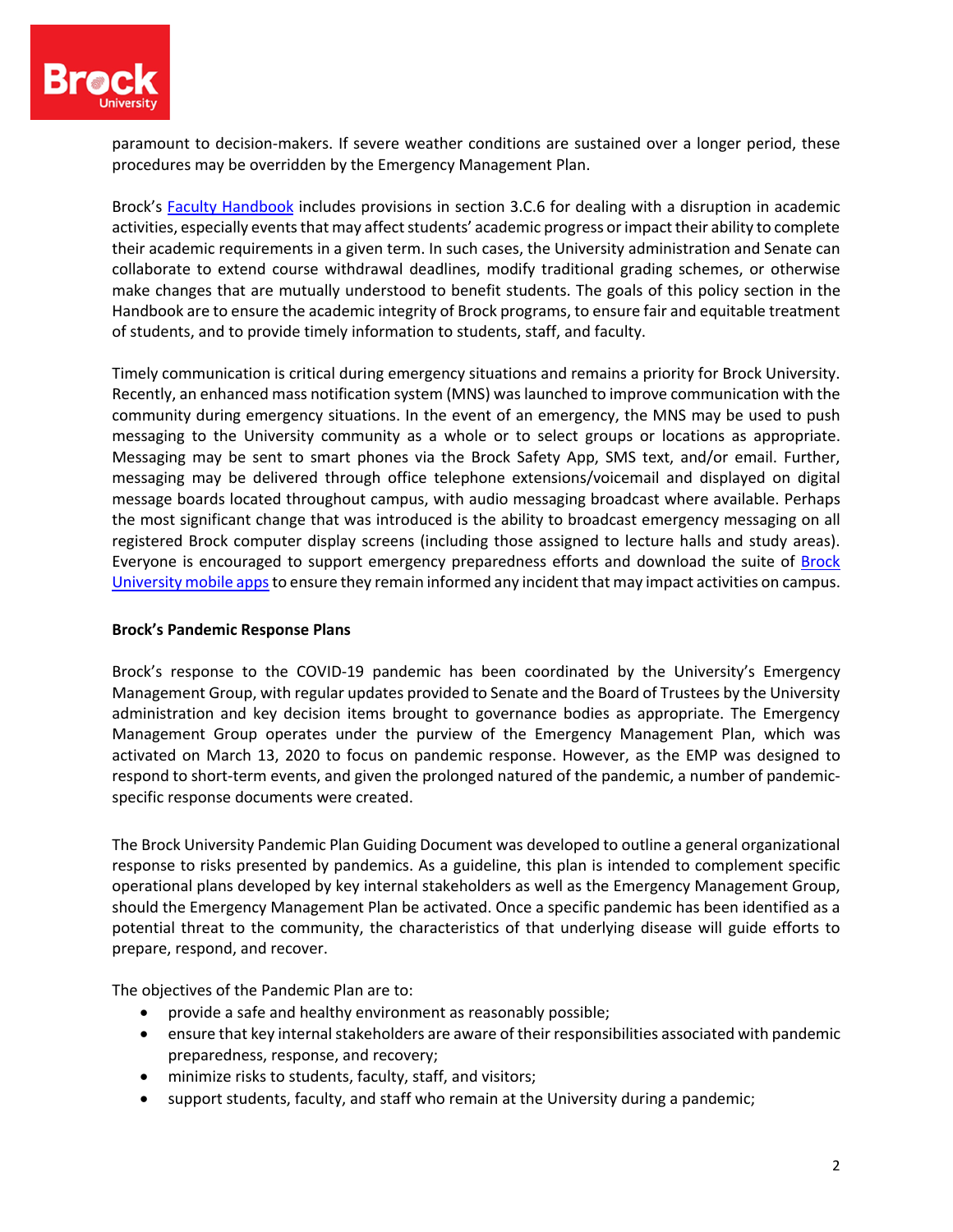

- ensure that a clear communications plan is in place;
- continue services and functions deemed essential to operations during a pandemic; and
- allow for a timely recovery in the event a pandemic interrupts teaching, research, and/or operations.

Key assumptions include the following:

- Once a pandemic has been identified, national, provincial, and municipal governments may follow with the declaration of an emergency;
- A pandemic may occur in one or more waves, each lasting weeks/months;
- Given that pandemics are related to new diseases or new strains of viruses, vaccinations will not be available during the early stages;
- A pandemic may result in increased absenteeism, impacting business continuity; and
- The University houses a population that may be considered vulnerable during a pandemic.

Specific to COVID-19, a Pandemic Recovery General Guiding Document was introduced. This plan, which is subject to frequent amendment to reflect current practices and regulatory requirements, addresses many topics including but not limited to: Brock's approach to academic programming, the function of the Emergency Management Group, general responsibilities, mitigation strategies (mask use, physical distancing, etc.), passive and active health screening, contact tracing, infection prevention and control, incident management (case identification and self-isolation), and student well-being (including mental health support). Key components of the plan include the Three-Stage Reopening Process and the Outbreak Management Plan.

Brock University introduced a staged recovery process (commonly referred to as the Brock Stages), intended to serve as a high-level reference to support planning efforts dependent upon the local and provincial pandemic situation. This approach outlined operational functions or activities that may be approved within a particular stage, subject to public health recommendations and regulatory requirements. The process includes a lockdown phase and three distinct stages that align directly with steps on **Ontario's Roadmap to Reopen**. The Brock Stages document has proven to be a valuable tool, making clear the expected impacts on operational units as the University transitions between stages. It is important to note that the University will not transition to a less restrictive stage of recovery unless the relevant recommended public health measures have been implemented and regulatory requirements are satisfied.

Also contained within the overarching Pandemic Recovery document is the Outbreak Management Plan. This plan, which will remain in effect through the course of the current pandemic, outlines the anticipated actions of the Emergency Management Group should the University experience a confirmed COVID-19 outbreak within its population. In such an event, this plan calls for the activation of specific elements of the Emergency Management Group, with the response scaled based upon the nature of the situation. Any outbreak would also be managed in collaboration with local public health authorities and in alignment with provincial guidelines.

### **Addressing a Disruption to On-Campus Activity**

Regardless of the cause of a disruption to on-campus teaching and learning, Brock has a developed a series of strategies that may be enacted. The extent of the disruption will in turn impact the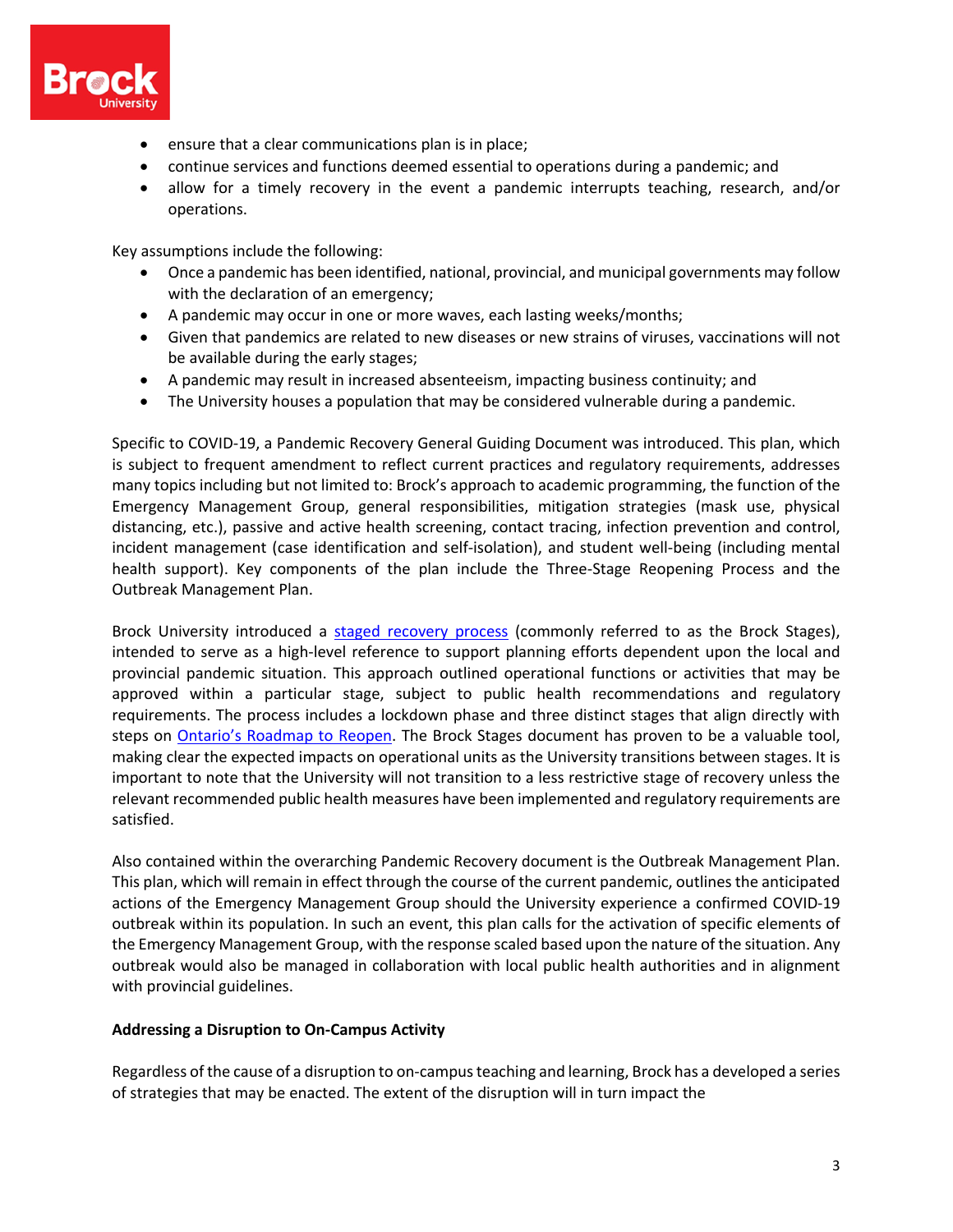

level of response. For significant disruptions, Brock has considered the continuity of education in circumstances that may call for a reduction or cessation of on-campus teaching and learning activities. Brock's actions over the course of the COVID-19 pandemic provide a reliable template for the ways in which future disruptions to on-campus activity might be addressed.

In circumstances where there is no alternative but to stop on-campus teaching and learning, Brock would consider transitioning courses to an online format. Senate, the Brock University Faculty Association, and faculty members would be engaged to determine an appropriate path forward. Based on past experience, instructors would be able to continue with course delivery through our Learning Management System, while also using video conferencing solutions such as Microsoft Teams or Lifesize. Detailed information exists on Brock's Centre for Pedagogical Innovation website that may assist faculty and instructors in their course transitions. Additional support would be provided as required.

Should a situation require a reduction in the number of courses that could be delivered on-campus or a reduction in the occupant load in instructional areas, efforts would be made either to continue classes in a blended format or to prioritize courses for on-campus delivery. Senate, the Brock University Faculty Association, and faculty members would be engaged to determine an appropriate path forward.

Brock has a carefully considered framework in place to ensure the continuity of education should an emergency or outbreak disrupt the delivery of academic programming. In such a case, the academic progression of students and the continuation of other academic activities, including research and creative activities, will remain a paramount priority.